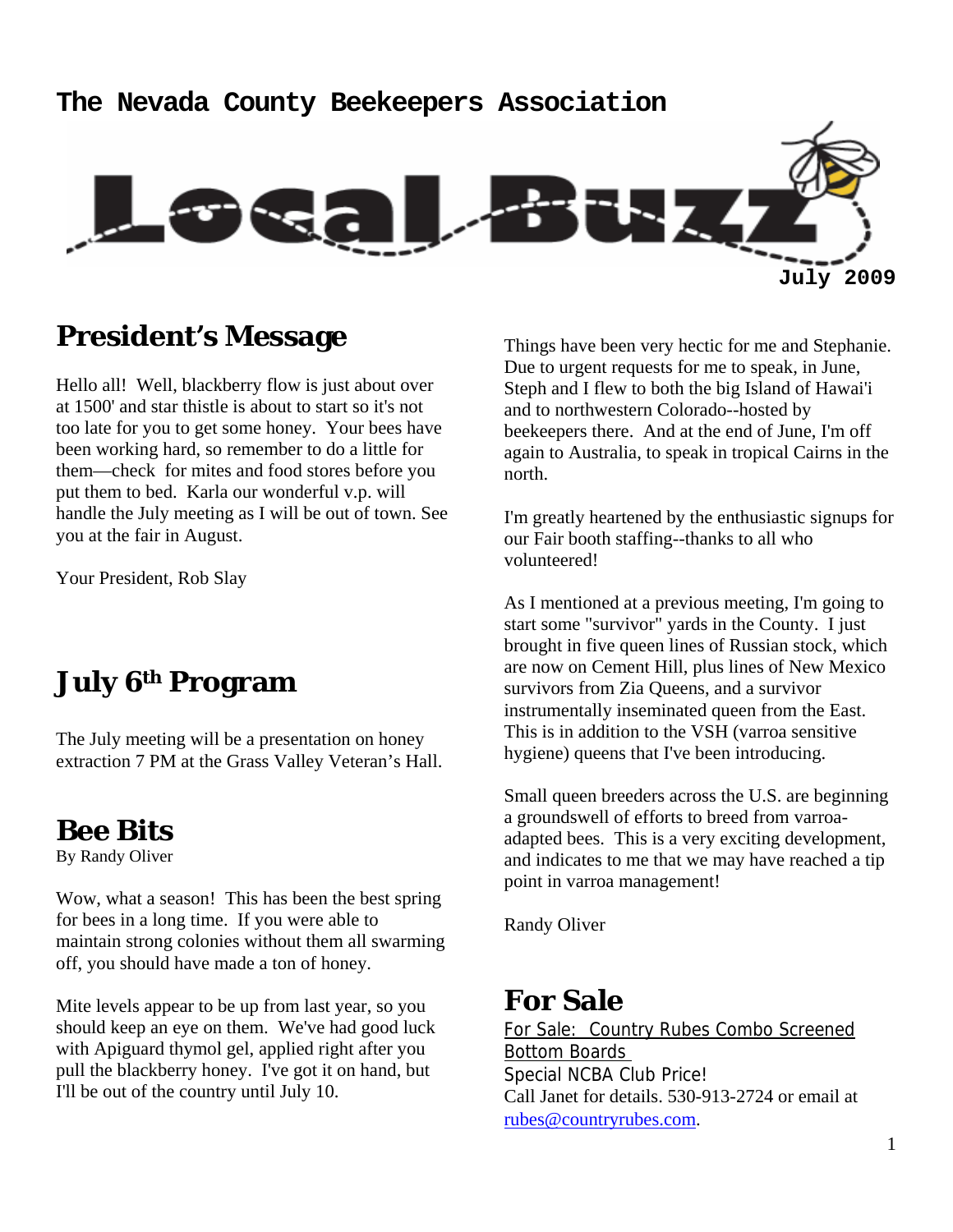#### **June Minutes**

Pres Rob Slay opened with Q&A. Several swarm lures were described, including sugar water with lemon grass oil, vanilla extract, wintergreen etc. Used comb, even old frames, can aid capturing and keeping swarms.

Finance Janet Brisson: Begin May \$3248.62; Inc \$217; Exp \$294.54; May End \$3170.38 PROGRAM: Christy Tveit, Sierra College instructor soil science & landscape, described UCDavis Honeybee Landscape contest with 32 worldwide entries. Year round nectar sources incl. redbud, rosemary, coleanthus, lavenders, thyme varieties.

Also water source with gentle flow. Large starter plants were displayed, and awarded as raffle prizes. Jack Meeks, sec

 **Sacramento Beekeeping Supplies** 

- Complete line of all beekeeping supplies
- American dealer for Sheriff suits
- Gifts—bee themed children's wear, tableware, garden décor, etc
- Books—children's beekeeping, homemade cosmetics, candles
- Beeswax candles, molds, waxes (soy and paraffin too) dyes, scents, and wicks
- Honeycomb sheets for rolling candles—35 colors

2110 X Street, Sacramento, CA 95818 (916) 451-2337 fax (916) 451-7008 Webpage at www.sacramentobeekeeping.com email: info@sacramentobeekeeping.com Open Tuesday through Saturday 10:00 – 5:30 **MAIL ORDERS RECEIVE QUICK SERVICE** 

#### **NCBEES.ORG**

We have a new way to get to our Nevada County Beekeepers Webpage, by typing in NCBEES.ORG, thanks to member Bren Smith. Bren obtained this

quick easy-to-remember domain for the club for us to use. On our webpage we have information on when and where the club is meeting and pass issues of our newsletter, 'The Local Buzz'. You can quickly find the numbers for the Swarm Hot Line or our President to ask questions. Now, whenever you want to pass information about our club or someone needs a swarm removed, it's easy to remember,

NCBEES.ORG for Nevada County Bees! Thanks again Bren, this is a valuable addition to our club.

Sincerely,

Janet Brisson



#### **Horticultural Vinegar and GMOs**

By Tynowyn Slattery

Genetically modified sugar beets, engineered by the Monsanto Corporation to be resistant to its herbicide Roundup, were first harvested in fall 2008. By now, sugar from those beets has likely entered the food stream. Critics of genetic engineering have raised concerns that the modified beets could produce food allergies, threaten wildlife and spread herbicide resistance or other modified traits to closely related species, including chard or table beets.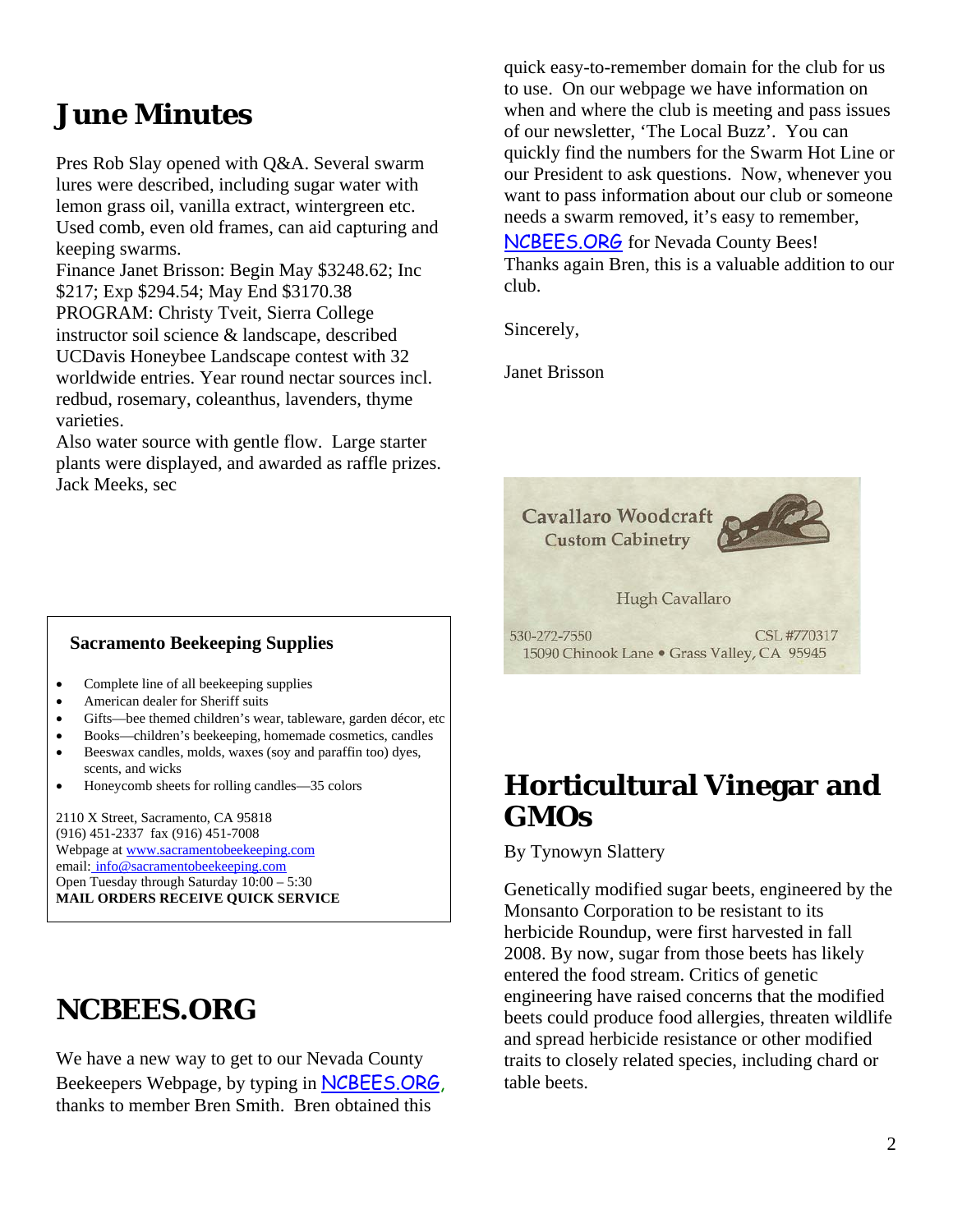Beekeepers use a substantial amount of sugar and in most cases want the least expensive source available but the unproven and potentially serious environmental hazards of GMO foods is a concern everyone must consider when making accounts. You vote with your dollar. To visit or subscribe to the Non-GMO Report go to: http://www.nongmoreport.com

In the June meeting, biodegradable 30% horticultural vinegar was suggested as a substitute for other non-degradable chemical weed killers. Peaceful Valley Farm Supply is no longer selling 20% vinegar (except in 55 gal. drums?) probably because (the person on the phone couldn't tell me, but after some research I found...) the Environmental Protection Agency won't list it, as people could mistake it for 5% acetic acid, household vinegar and burn themselves, certainly a danger, but.....for those who think they can handle the difference in potency, and take proper precautions... Bradfield Horticultural Vinegar is one option. They can't make herbicidal claims, but can be sold, as vinegar has other uses. I couldn't find any around town so I had to order online.

 I will print out a fact sheet about horticultural vinegar use for the next meeting.

#### **Book Review: A Short History of the Honey Bee**

(This was sent along by Kathryn Hall, blog author of "plant whatever brings you joy":) Hi. I'm wondering if you or your members might find interesting a review I just did on my gardening blog of a wonderful book called A Short History of the Honey Bee? The book is by **E. Readicker-Henderson**, and her blog is at

www.plantwhateverbringsyoujoy.com (find this book review blog about half way down the page.)

 "Readers, I implore you. Buy this book. Then buy it for others. And teach your children every word. Every one. It would not be too dramatic to say that our very lives could depend on our understanding the honey bee, her role in assuring our food supply (I'm not talking about honey), and it would be one of the worst things we have ever done as human

beings not to save her (and, OK, the drones). If I could I would write a huge long post trying to convey everything I learned in *A Short History of the Honey Bee*. Obviously it would be redundant and impossible. Just avail yourselves, please."

A word about honey best comes from the mouth of E. Readicker-Henderson.

"…honey is memory, the landscape's own memory, as measured as a tree ring, as detailed as the pinfeathers of a just-fledged bird…Once you begin noticing these different tastes, colors, scents, and textures of honey, the landscape becomes more and more alive, personalized in a way previously inaccessible, like a whispered secret. "